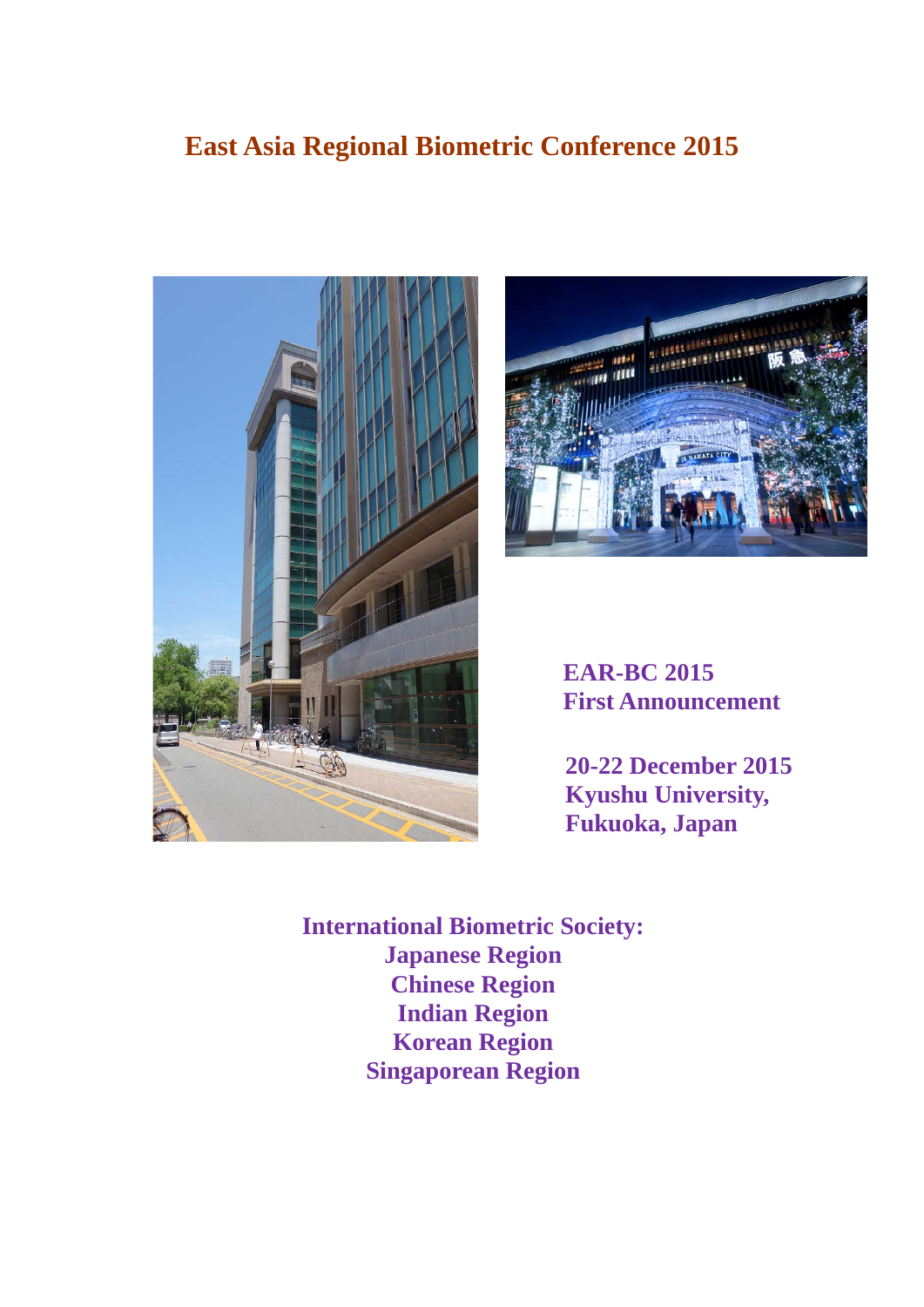# **East Asia Regional Biometric Conference 2015 (EAR-BC'15) 20-22 December 2015, Kyushu University**, **Japan**

# **Introduction**

The EAR-BC was initiated in Tokyo on 2007, and the second to fourth EAR-BCs were held in Manipal (India), Seoul (Korea) and Beijing (China). On behalf of the Organizing and Scientific Programme Committee, it is a great pleasure to invite you to attend the fifth Regional Conference of East Asia Regions of the International Biometric Society (EAR-BC2015) in Fukuoka. Fukuoka is the largest city in Kyushu Island and located in the south-west part in Japan. Kyushu Island is close to East Asia countries, and is filled with lots of delicious foods, historical places and hot springs. EAR-BC2015 will provide good opportunities for participants from East Asia Regions working in academic institutions, government agencies, and industry to make a good friendship and exchange ideas on the latest advances in biometry, biostatistics and bioinformatics. Three-day conference includes invited sessions, contributed sessions and poster presentations. We are looking forward to seeing you in Fukuoka!

# **Important Dates**

| 1 September 2015        | Call for Abstracts and Registration  |
|-------------------------|--------------------------------------|
| <b>29 October 2015</b>  | Deadline for submission of abstracts |
| <b>30 November 2015</b> | Final dates for early registration   |

# **Organizing and Scientific Programme Committee**

Chair: *Yasuo Ohashi*, Chuo University (Japan) Secretary: *Satoshi Hattori*, Kurume University (Japan) *Junji Kishimoto*, Kyushu University (Japan) Treasurer: *Takashi Omori*, Kobe University (Japan) Scientific Programme: *Shigeyuki Matsui*, Nagoya University (Chair, Japan) *Kunihiko Takahashi*, Nagoya University (Japan) *Hideki Suganami*, Kowa Company. Ltd. (Japan) *Hisashi Noma*, Institute of Statistical Mathematics (Japan)

### Members:

*Donguk Kim, Korean Region President, Sungkyunkwan University (Korea) P. Venkatesan, Indian Region President, Sri Ramachandra Medical University (India) Sanjay Chaudhuri, Singapore Region President, National University of Singapore (Singapore)*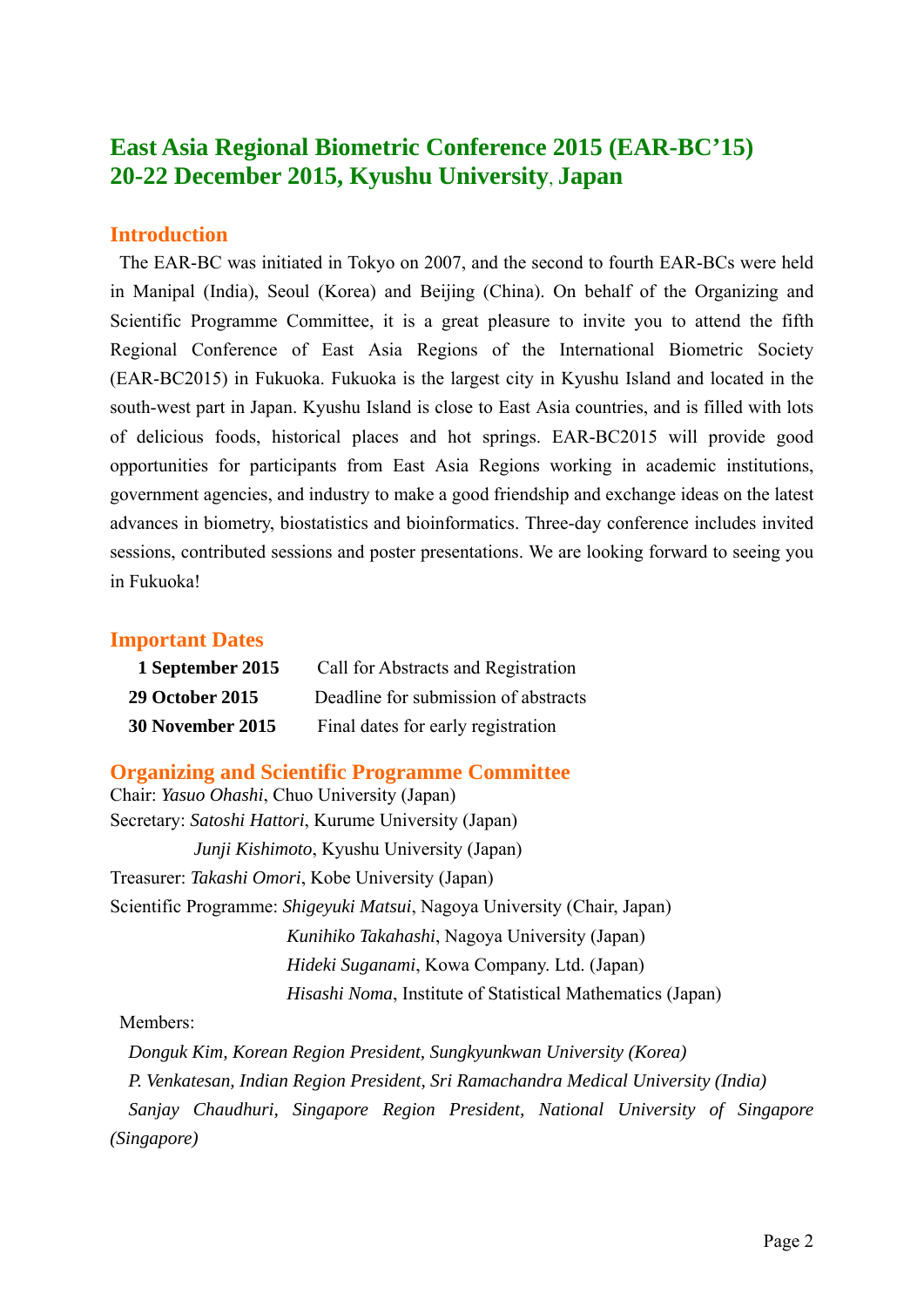*Xiao-Hua Zhou, Chinese Region President, University of Washington (USA) Ikuko Funatogawa, Institute of Statistical Mathematics (Japan) Chikuma Hamada*, Tokyo University of Science (Japan) *Shizue Izumi, Oita University (Japan) Yutaka Matsuyama, University of Tokyo (Japan) Nobuhiro Minaka, National Institute for Agro-Environmental Sciences (Japan) Tosiya Sato, Kyoto University (Japan) Takashi Sozu, Tokyo University of Science (Japan) Satoshi Teramukai, Kyoto Prefectural University of Medicine (Japan) Hiroe Tsubaki, Institute of Statistical Mathematics (Japan) Saeko Ishida, Kyushu University (Japan) Rie Todoroki, Kurume University (Japan)* 

### **Scientific Programme**

### **Opening Ceremony: Introduction of IBS and its Regional activities**

- ●Donguk Kim, Korean Region President, Sungkyunkwan University (Korea)
- ●P. Venkatesan, Indian Region President, Sri Ramachandra Medical University (India)
- ●To be announced, (Singapore)
- Xiao-Hua Zhou, Chinese Region President, University of Washington (USA)
- Yasuo Ohashi, Japanese Region President, Chuo University (Japan)

### **Invited Sessions**

*To be announced.* 

### **Contributed Paper & Poster Sessions**

Contributed papers and poster presentations are welcome in any area of biometry such as clinical trials, epidemiology, bioinformatics, and so on. Contributed oral presenters will be allocated a 15-minute slot for presentation in contributed sessions, while posters will be on display during 20-22 December.

### **Call for Abstracts**

All participants are invited to submit abstracts for either contributed papers or posters. Authors should indicate whether it is intended as an oral presentation or as a poster presentation. The deadline for the submission of abstracts is *29 October 2015.*

### **Abstracts should be submitted to …. (Web page for abstract submission is to be announced)**

All correspondence regarding the abstracts will be sent to the corresponding author. Authors will be informed of the acceptance of abstracts by  $15<sup>th</sup>$  November 2015. All abstracts must be submitted through the online abstract submission system. The abstract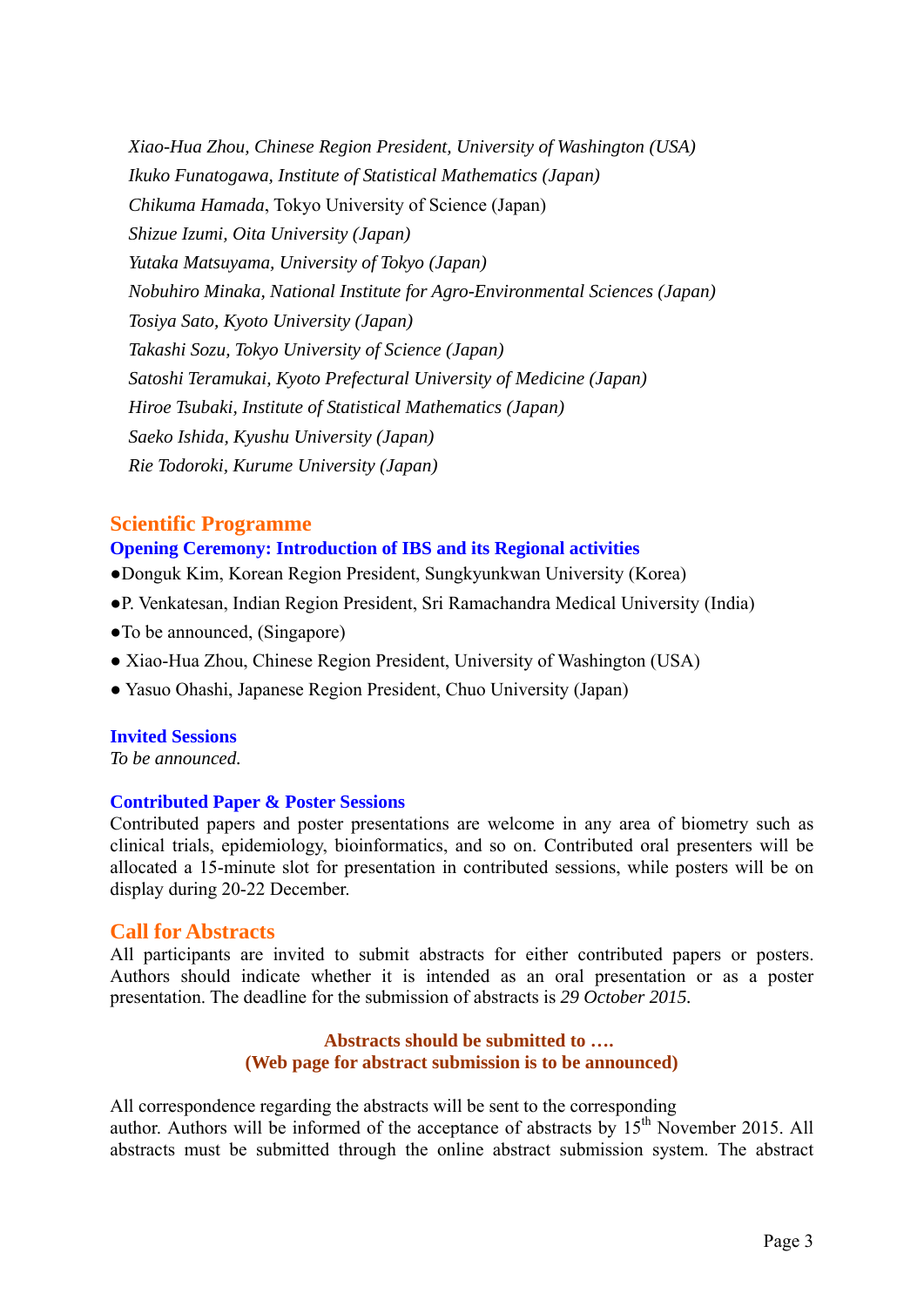should be written in English and with 150-400words(including 3-5 keywords). Details will be presented in the web page for submission.

Please note that presenters of abstracts are not automatically registered

for the conference. Abstracts and registration for the conference are handled separately.

# **Registration**

We encourage early registration, which will be open from September 1. A web-site for registration will be opened and details for registration are to be announced. Registration fee is as follows:

### **Early-bird registration (by 30 November 2015)**

IBC member, regional member:

| Academic             | 20,000 yen |
|----------------------|------------|
| Industry             | 30,000 yen |
| <b>Students</b>      | 5,000 yen  |
| Non-member:          |            |
| Academic             | 30,000 yen |
| Industry             | 40,000 yen |
| <b>Students</b>      | 5,000 yen  |
| On-site registration |            |
| Academic             | 30,000 yen |
| Industry             | 40,000 yen |
| <b>Students</b>      | 5,000 yen  |
|                      |            |

The Registration fees include:

- Admission to all Scientific Sessions
- Conference Material (Program, Abstract Book, Conference bag, Badge, etc.)
- Coffee Breaks
- Light Lunches
- Certificate of Attendance

# **Accommodation**

There are lots of hotel accommodation around Nakasu area and Tenjin area in down town Fukuoka. From either area, it takes about 15 minutes to Conference Venue by subway.

# 《**Nakasu Area**》

### ・**Hotel Okura Fukuoka**

http://www.okura.com/domestic/kyusyu/okura\_fukuoka/ Hakata Riverain 3-2 Shimokawabata-machi, Hakata-ku, Fukuoka HP in Chinese and Korean language is available

### ・**Hakata Excel Hotel Tokyu**

http://www.tokyuhotelsjapan.com/en/hotel/TE/TE\_HAKAT/index.html 4-6-7 Nakasu, Hakata-ku, Fukuoka HP in Chinese and Korean language is available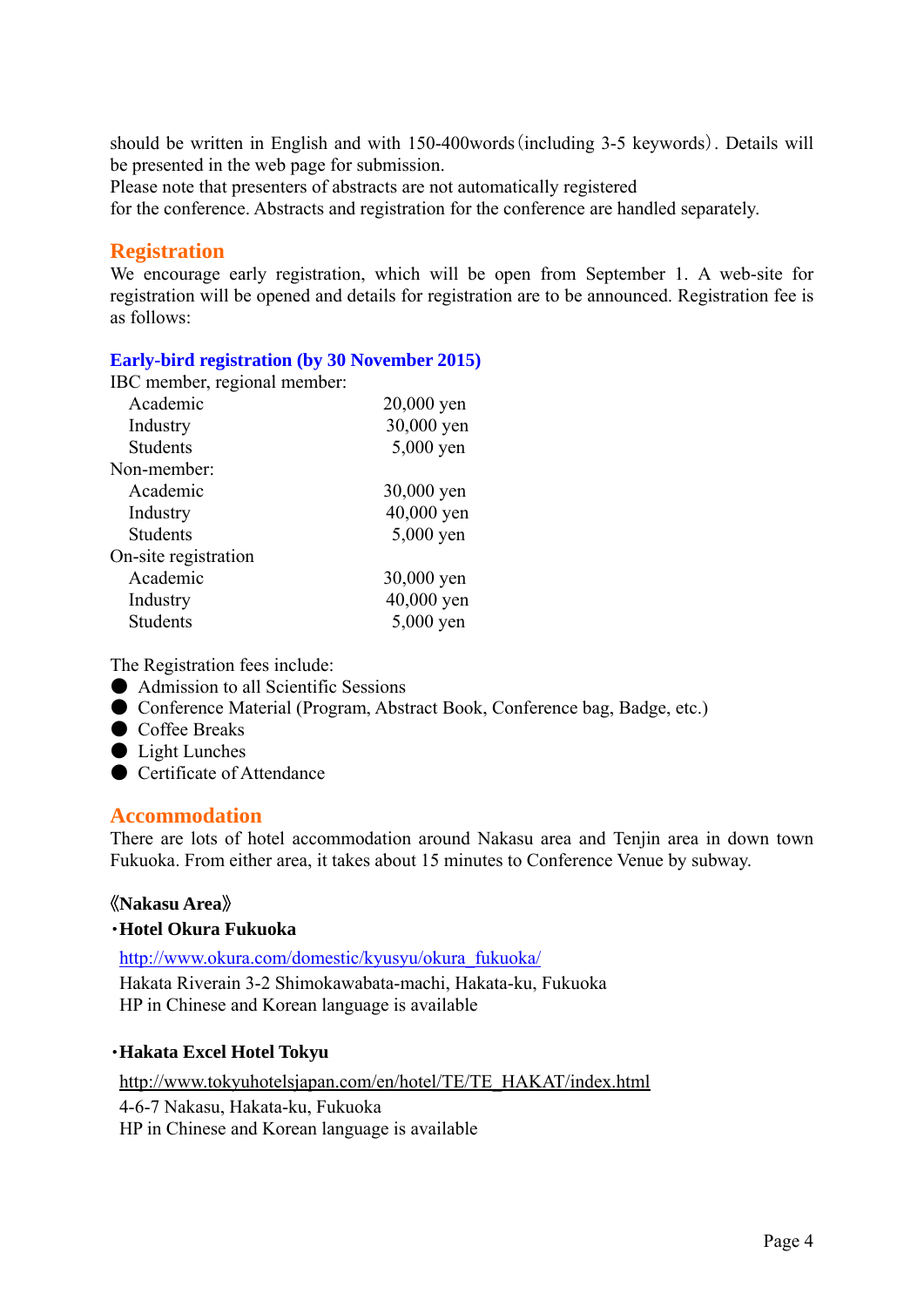### ・**Grand Hyatt Fukuoka**

http://fukuoka.grand.hyatt.com/en/hotel/home.html 1-2-82 Sumiyoshi, Hakata-ku, Fukuoka HP in Chinese and Korean language is available

### ・**Hotel New Otani Hakata**

http://www.kys-newotani.co.jp/en/hakata/ 1-1-2 Watanabe-Dori, Chuo-ku, Fukuoka HP in Chinese and Korean language is available

# 《**Tenjin Area**》

### ・**Nishitetsu Grand Hotel**

http://www.grand-h.jp/english/index.php 2-6-60 Daimyo, Chuo-ku, Fukuoka HP in Chinese and Korean language is available

### ・**Solaria Nishitetsu Hote**l

http://www.solaria-h.jp/english/ 2-2-43 Tenjin, Chuo-ku, Fukuoka HP in Chinese and Korean language is available

# **General Information**

### **Conference Secretariat**

*Satoshi Hattori*  E-mail: hattori\_satoshi@med.kurume-u.ac.jp Biostatistics Center, Kurume University 67 Asahi-Match, Kurume, Fukuoka 830-0011, Japan Tel: +81 942 31 7835 Fax: +81 942 31 7865 *Junji Kishimoto*  E-mail: j\_kishi@digital.med.kyushu-u.ac.jp Center for Clinical and Translational Research, Kyushu University 3-1-1 Maidashi, Higashi-ku, Fukuoka, 812-8582, Japan Tel & Fax. +81-92-642-6730

### **Registration Office**

Satoshi Hattori E-mail: hattori\_satoshi@med.kurume-u.ac.jp Biostatistics Center, Kurume University 67 Asahi-Match, Kurume, Fukuoka 830-0011, Japan Tel: +81 942 31 7835 Fax: +81 942 31 7865

### **Scientific Communication**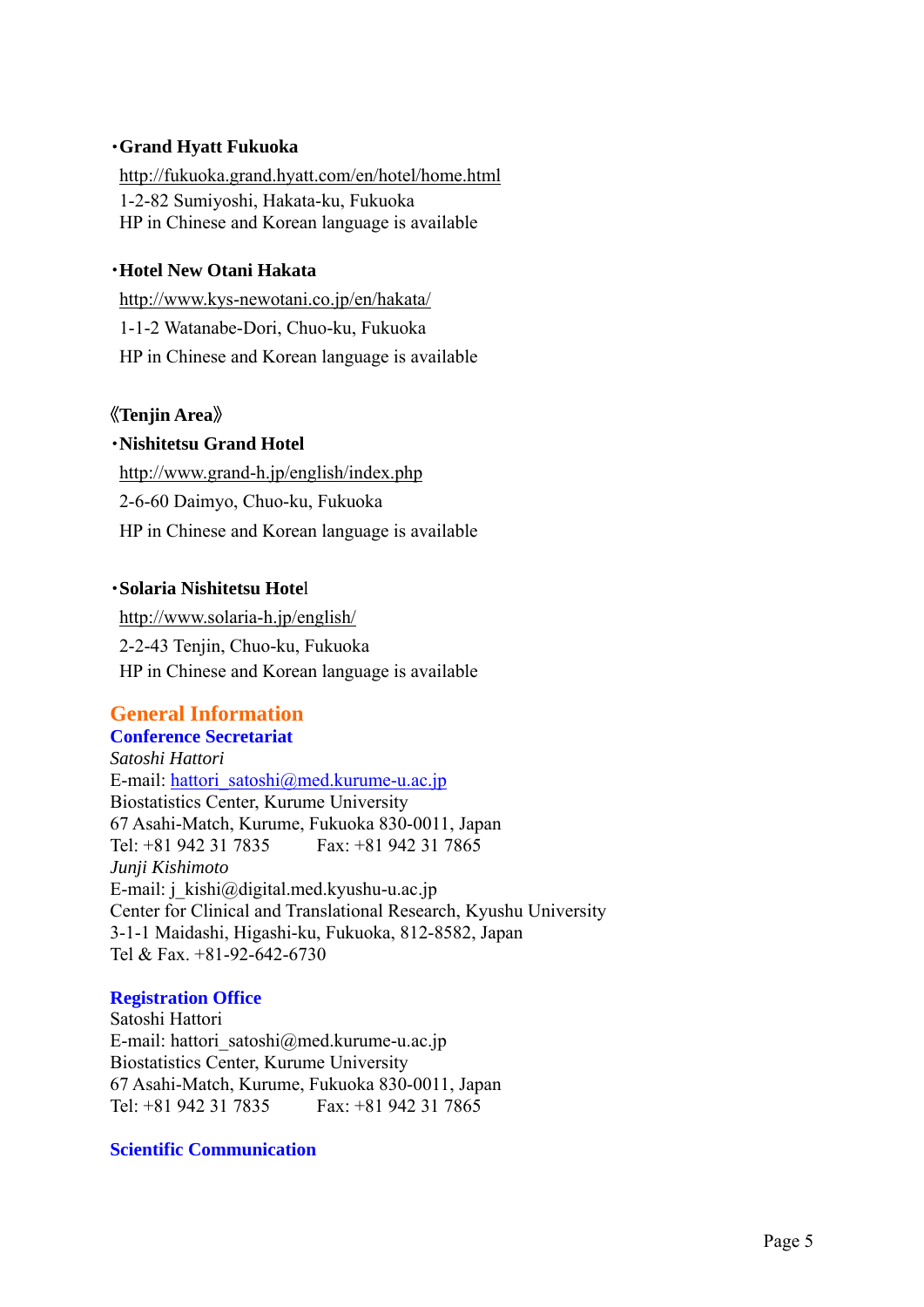*Shigeyuki Matsui*  Scientific Programme Chair, Organizing and Scientific Programme Committee E-mail: smatsui@med.nagoya-u.ac.jp Graduate School of Medicine, Nagoya University, 65 Tsurumai-cho, Showa-ku, Nagoya 466-8550, Japan Tel: +81 52-744-2487 Fax: +81 052-744-2488

### **Conference Venue**

Conference Hall, Kyushu University Station-I for Collaborative Research (2F), School of Medicine, KyushuUniversity 3-1-1 Maidashi, Higashi-ku, Fukuoka 812-8582, Japan Website: https://www.med.kyushu-u.ac.jp/english/campus/access/index.html

### **Important Social Programme**

Conference Dinner (21 Dec, evening): Granada Suite 5-3-8 Nakasu, Hakata-ku, Fukuoka-city, Fukuoka, Japan

### **http://www.granadasuite.com/fukuoka.html**

Cost: 7,000 yen Costume: informal

### **Official Language**

The official Language of the Conference will be English. Simultaneous translation will not be provided.

### **Name Badges**

All participants and accompanying persons must wear the Congress identification badge in a visible place. Entrance to meeting hall, poster and exhibition areas will not be permitted to any person without badge.

### **Visual Equipment**

The meeting hall will be equipped with overhead and data projectors as well as PC for speakers needs. Speakers are kindly requested to check and deliver their presentation to visual reception at least one hour before scheduled presentation. Due to changes in computer configuration, laptops will not be accommodated.

### **Traveling, Passport, Visa**

All foreign visitors entering Japan must possess valid passports. Visa is not required from citizens of most foreign countries, while visa is required from attendees from China and India. Participants should check with travel agents or diplomatic missions in their own countries, whether or not visa is required.

### **Letter of Invitation**

The Conference Secretariat will be pleased to provide you with an official letter of invitation. Please note that such letters cannot grant any financial support. Requests should include participant's full mailing address and fax number for reply. Inquiries can be sent to the